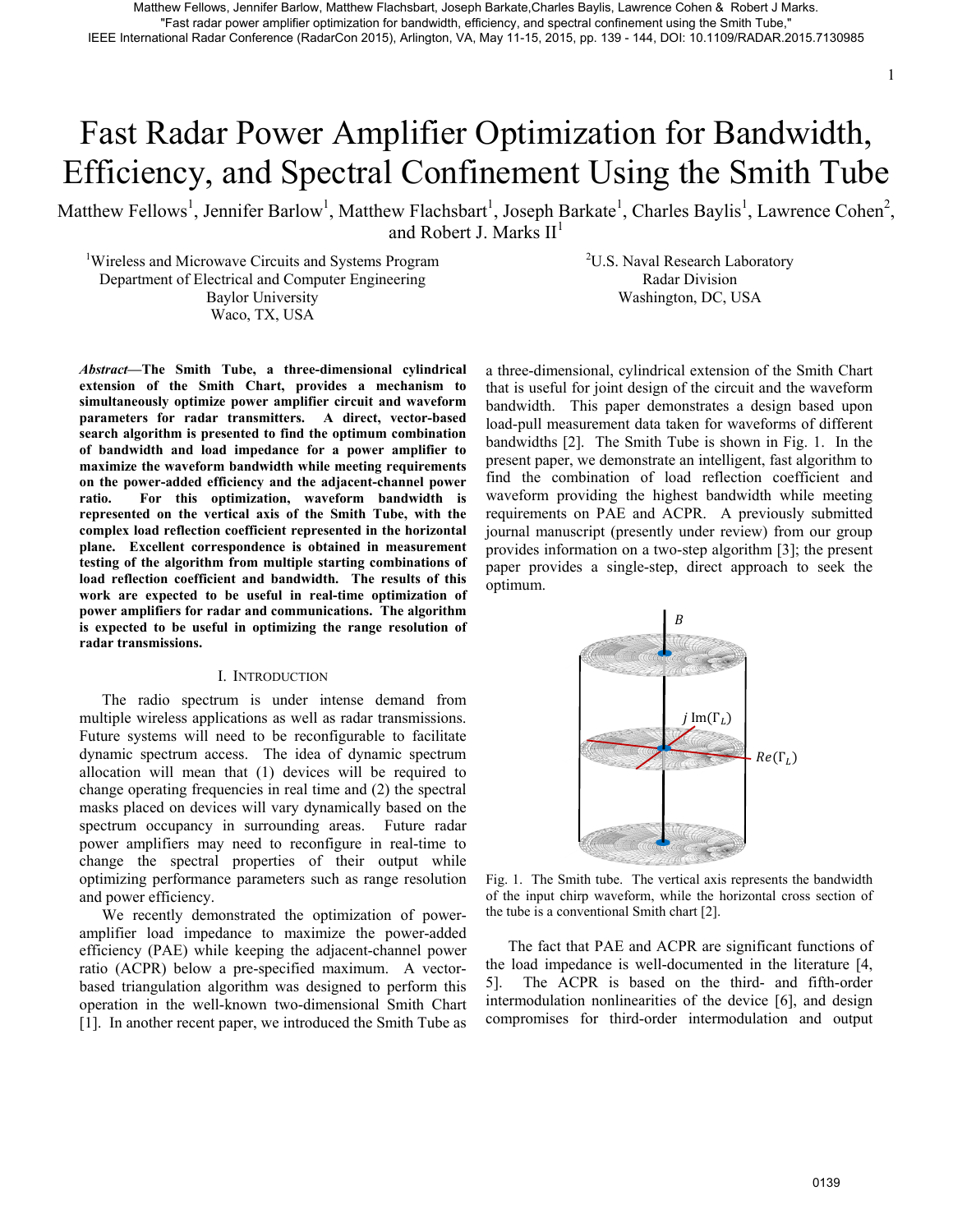power have been considered by Sechi [7] using a graphical technique based on pre-measured data. Intelligent algorithms have been demonstrated for faster impedance tuning in antennas [8, 9], and approaches shown in the literature for fast impedance tuning include fuzzy control [10], neural networks [11], and least-squares optimization [12]. The idea of applying intelligent impedance tuning to high-efficiency transmitters is suggested by Sun *et al.* [13]. Kingsley and Guerci demonstrate practical implementation of an adaptive amplifier module that can adjust to optimize for different requirements, such as PAE, third-order intermodulation reduction, and output power [14].

Along with optimizing the amplifier load impedance, our algorithm involves optimization of the waveform bandwidth, which has profound significance for radar transmitters. A significant body of literature exists related to waveform optimization for radar. Discussions of waveform optimization include the design of spectrally confined waveforms using variable-modulus techniques [15], constantmodulus techniques (for maximizing power efficiency) such as continuous-phase modulation [16, 17] and piecewise linear chirp optimization [18, 19], optimization for a target ambiguity function [20, 21, 22, 23], and transmitter-in-theloop optimization [24]. The idea of real-time transmitter reconfiguration, including both real-time waveform and circuit optimization, is particularly becoming attractive for emerging radar protocols. *Adaptive radar* systems have been proposed to adjust their designs in real-time for changing detection requirements, operating frequencies, and spectrum requirements. *Cognitive radar* systems learn from and respond to their environments [25, 26]. While a variety of useful waveform optimization techniques are discussed in the literature, our approach differs from the aforementioned papers in that it includes the optimization of both waveform and circuit parameters.

In Section II, the algorithm's operation is described. Section III describes the results of measurement testing of the algorithm using different combinations of user-defined search parameters. Section IV provides some conclusions regarding the algorithm and its potential applications.

## II. THREE-DIMENSIONAL VECTOR SEARCH ALGORITHM

Figure 2 shows a conceptual drawing of the optimization problem in the Smith Tube. It is desired to find the combination of bandwidth *B* and load reflection coefficient  $\Gamma_L$  that allows the largest bandwidth while meeting predefined constraints on PAE and ACPR. Figure 2 shows constant PAE and ACPR surfaces for the PAE and ACPR limits. The power-added efficiency is given by the following equation:

$$
PAE = \frac{P_{out,RF} - P_{in,RF}}{P_{DC}} \times 100\%
$$
 (1)

The PAE is dependent upon measurement of the RF power, which is performed with a broadband power sensor. As such, the PAE is expected to be only slightly dependent on dent of bandwidth. Thus the limiting PAE surface is nearly cylindrical, as shown in Fig. 2. On the other hand, the ACPR is expected to grow with increasing bandwidth, causing fewer values of  $\Gamma$ , to meet requirements for ACPR as the bandwidth *B* is increased. As such, the surface containing combinations of  $(\Gamma_L, B)$  producing acceptable ACPR is expected to narrow as *B* is increased, creating a cone-shaped surface, as shown in Fig. 2. The desired solution is the highest intersection point of the PAE and ACPR surfaces, as shown.

The user provides several search parameters to facilitate the search: the starting value for  $\Gamma_L$ , upper and lower limits of the search range for bandwidth *B*, PAE and ACPR limitations, the  $\Gamma_L$  "neighboring point" resolution distance  $D_n$ , the search distance  $D_s$ , and the bandwidth resolution parameter  $B_{stop}$ . The bandwidth range entered by the user is normalized to set the minimum bandwidth to -1 and the maximum bandwidth to 1. This allows the vertical range of the Smith Tube (-1 to 1) to coincide with the Smith Chart  $\Gamma_L$ dimension for search consistency and scalability purposes.



Fig. 2. Conceptual drawing of the Smith tube containing example surfaces for the limiting PAE and ACPR values. The optimum point is selected as the highest point of intersection (representing the largest bandwidth) between the surfaces representing the limiting PAE and ACPR values [2].

The search adds a third dimension to the two-dimensional "triangulation" approach of [1] for the inclusion of bandwidth *B* as an input parameter. The step sizes and directions from one search candidate to the next are found by taking measurements to estimate the gradient at the candidate point. Figure 3 provides a conceptual visualization of these gradient evaluation measurements. The two-dimensional gradients of PAE and ACPR are evaluated in the Smith Chart plane by using the two neighboring points in the horizontal plane. A point is measured above the candidate in the vertical *B*  direction to assess the change in ACPR resulting from a small change in waveform bandwidth. The unit vector  $\hat{p}$  is in the direction of PAE steepest ascent in the Smith Chart plane and the unit vector  $\hat{a}$  is in the direction of ACPR steepest descent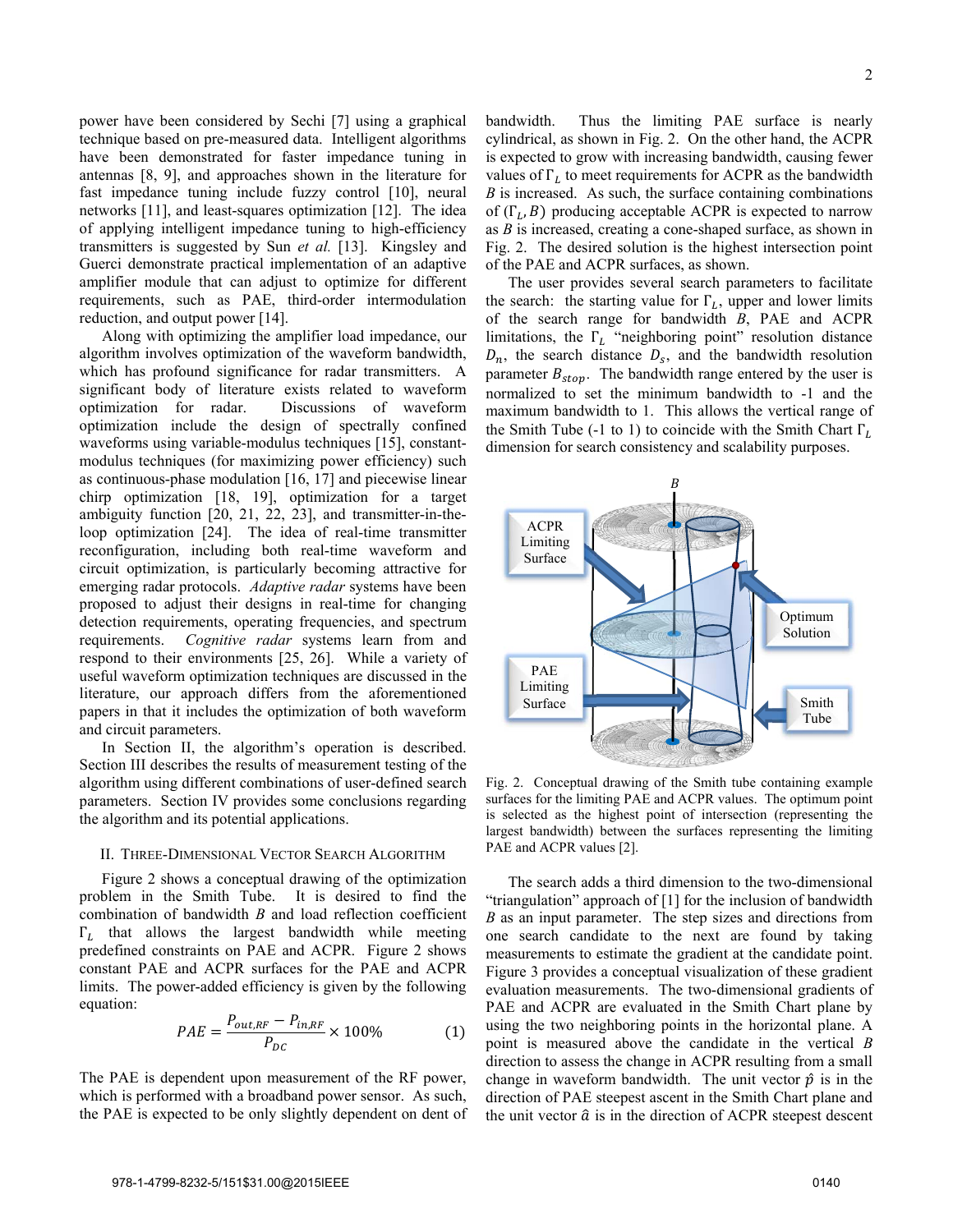in the Smith Chart plane. The unit vector  $\hat{B}$  is pointed upward.



Fig. 3. Measurements for PAE and ACPR variation in the three dimensions

The neighboring-point measurements are used to construct search vectors, allowing the location in the Smith Tube of the next candidate to be identified. In the case where the present candidate possesses acceptable PAE, the vector from the present candidate to the next candidate is given by the search vector

$$
\bar{v} = \hat{p}D_p + \hat{b}D_b + \hat{B}D_B, \tag{2}
$$

as shown in Fig. 4(a). Fig. 4(b) shows the search vector in the case where the PAE value at the present candidate is not in the acceptable region:

$$
\bar{v} = \hat{a}D_p + \hat{b}D_b + \hat{B}D_B.
$$
 (3)

The components of these vectors are given as follows:

$$
D_p = \frac{D_s}{2} \frac{|PAE_{cand} - PAE_{target}|}{|PAE_{worst} - PAE_{target}|}
$$
(4)

$$
D_b = \frac{D_s}{2} \frac{\left|\theta_{cand} - \theta_{target}\right|}{\theta_{target}}
$$
(5)

$$
D_B = D_n \frac{ACPR_{target} - ACPR_{cand}}{ACPR_{neb,up} - ACPR_{cand}} \tag{6}
$$

In these expressions,  $\theta$  is the angle between  $\hat{a}$  and  $\hat{b}$  (or equivalently between  $\hat{p}$  and  $\hat{b}$ ).  $PAE_{cand}$ ,  $\theta_{cand}$ , and  $ACPR_{cand}$  are the measured PAE, bisector angle, and ACPR measured values, respectively, at the present candidate point.  $PAE_{target}$ ,  $\theta_{target}$ , and  $ACPR_{target}$  are the goal (limiting) values of PAE, bisector angle, and ACPR.  $ACPR_{neb,up}$  is the ACPR value measured at the neighboring point in the upward direction.

Equation (4) provides the distance to be traveled in the PAE direction (or the ACPR direction in the case where the present candidate is in the PAE acceptable region) by calculating the relative distance between the value of PAE at the candidate and the target limiting value to the distance between the worst value measured and the target. This is, in some sense, an estimator of the distance remaining to be traveled divided by the total distance traveled from a worstcase starting point. As the search converges toward  $PAE_{target}$ , the value of  $D_p$  will get smaller, forcing the search to take smaller steps and "zoom in" on the PAE boundary.



the PAE is not acceptable at Candidate 1, and (b) calculation of the next candidate point in the case where the PAE is acceptable at Candidate 1

The component in the direction of the bisector between optimum PAE and ACPR directions,  $D_h$ , as prescribed by equation (5), is designed to take the search toward the *Pareto optimum locus*. The Pareto optimum locus consists of the constrained optimum solutions for minimum ACPR under different PAE constraints, and extends from the ACPR optimum to the PAE optimum as the PAE constraint is varied. On the Pareto optimum locus, the unit vectors  $\hat{p}$  and  $\hat{a}$  are collinear [27], and therefore the angle of  $\theta$  on this Pareto optimum locus is 90 degrees. The solution we desire lies on the Pareto optimum locus: this means that the value of  $\theta_{target}$  in equation (5) is 90 degrees. As the search unfolds, it should approach the Pareto optimum locus at the limiting value of PAE through the summation of (4) and (5) in the search vector. Both of these equations use  $D_s/2$  as the base search distance that is modified by the estimator of how close the search is to either the PAE limitation or the Pareto optimum locus. The maximum magnitude of the search vector's projection into the  $\Gamma_L$  plane is  $D_s$ .

Equation (6) gives the component of the search vector in the vertical (bandwidth *B*) direction within the Smith Tube. The components in the  $\hat{a}$  and  $\hat{b}$  directions steer the solution toward the constrained optimum ACPR (within PAE requirements) in the Smith Chart plane. The vertical component of the search vector,  $\hat{B}D_B$ , is designed to take the search vertically to the edge of the ACPR acceptable region. Because the PAE acceptable region is expected to be nearly independent of bandwidth, the search vector is designed to place the candidate within the ACPR acceptable region, then ascend vertically in the Smith Tube until it stops upon reaching the ACPR limit. Equation (6) contains a ratio that describes the relative ACPR change needed to reach the limit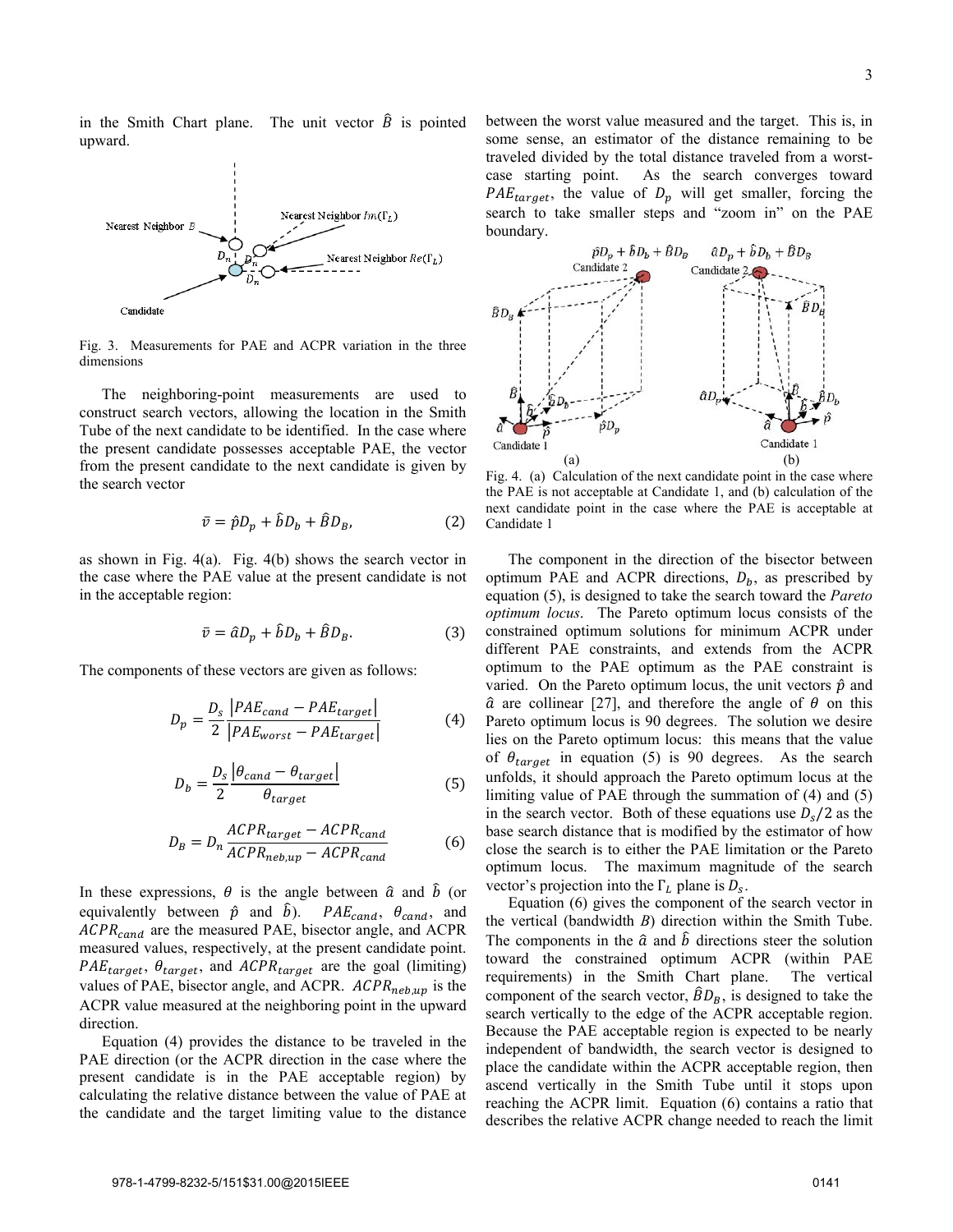with respect to the ACPR change accomplished in a vertical neighboring-point measurement. This component will force the search vector to have an upward direction if (6) is positive and a downward direction if (6) is negative.

# III. MEASUREMENT SEARCH RESULTS

The accuracy and efficiency of the search algorithm are demonstrated through measurement results. Figure 5 shows the laboratory measurement setup. MATLAB is used to run the algorithms and program the input waveform into the Agilent Technologies N5182 MXG signal generator. The tuning of the load reflection coefficient is performed using a Maury Microwave MT982B mechanical tuner under control of the Maury Automated Tuner System software. Power measurements for calculation of the PAE are taken using an Agilent AT N911A power meter and N1921A power sensor. An Agilent E4407B 9 kHz to 26.5 GHz spectrum analyzer are used for ACPR measurements. A Skyworks packaged amplifier was used as the test device for this paper. The input power to the device was 2 dBm for all measurements shown. This power level results in approximately 2 dB compression.



Fig. 5. Laboratory measurement setup

 The search was performed for multiple starting combinations of  $\Gamma_L$  and *B*. The trajectories of the searches are shown in Figures 6 through 12 for the different starting points. For these searches, the combination of  $\Gamma_L$  and *B* resulting in the highest bandwidth while providing ACPR  $\leq$ -27.5 dBc and PAE  $\geq$  7% is sought. In each case, the starting  $\Gamma_L$  and *B*, as well as the bandwidth search range, are specified in the figure caption. As an example, Figure 6 plots the search trajectory for starting  $\Gamma_L = 0.44/20^{\circ}$  and a specified bandwidth search range of 15 MHz to 20 MHz, placing the starting bandwidth at the center of this range (17.5 MHz). Figure 6(a) shows a three-dimensional view of the measured triangulation algorithm Smith Tube search trajectory in threedimensions, and Figure 6(b) shows projection of the search's progress in the  $\Gamma_L$  plane. The optimum point in the Smith Tube for this search was found to be  $\Gamma_L = 0.573/18.66^\circ$ ,  $B =$ 16.635 MHz. This combination resulted in ACPR = -27.58 dBc and PAE =  $7.05\%$ , and was reached with a total of 21

measurements. Table I shows the end *B* and  $\Gamma_L$  values, as well as the final values of ACPR and PAE and number of measurements for all of the searches shown in Figures 6 through 12.



Fig. 6. (a) Three-dimensional view of the measured triangulation algorithm Smith Tube search trajectory for a search starting from  $\Gamma_l = 0.44/-20^\circ$  and  $B = 17.5$  MHz (the bandwidth search range of 15 MHz to 20 MHz is normalized to operate between -1 and 1, where the starting point, the range center, is assigned to be zero), and (b) horizontal projection of the search



Fig. 7. (a) Three-dimensional view of the measured triangulation algorithm Smith Tube search trajectory for a search starting from  $\Gamma_L = 0.9/90^\circ$  and  $B = 17.5$  MHz (the bandwidth search range of 15 MHz to 20 MHz is normalized to operate between -1 and 1, where the starting point, the range center, is assigned to be zero), and (b) horizontal projection of the search



Fig. 8. (a) Three-dimensional view of the measured triangulation algorithm Smith Tube search trajectory for a search starting from  $\Gamma_L = 0$  and  $B = 15$  MHz (the bandwidth search range of 10 MHz to 20 MHz is normalized to operate between -1 and 1, where the starting point, the range center, is assigned to be zero), and (b) horizontal projection of the search

Figure 6 shows that for a starting  $\Gamma_L = 0.44/-20^\circ$  and bandwidth search range from 15 MHz to 20 MHz, the search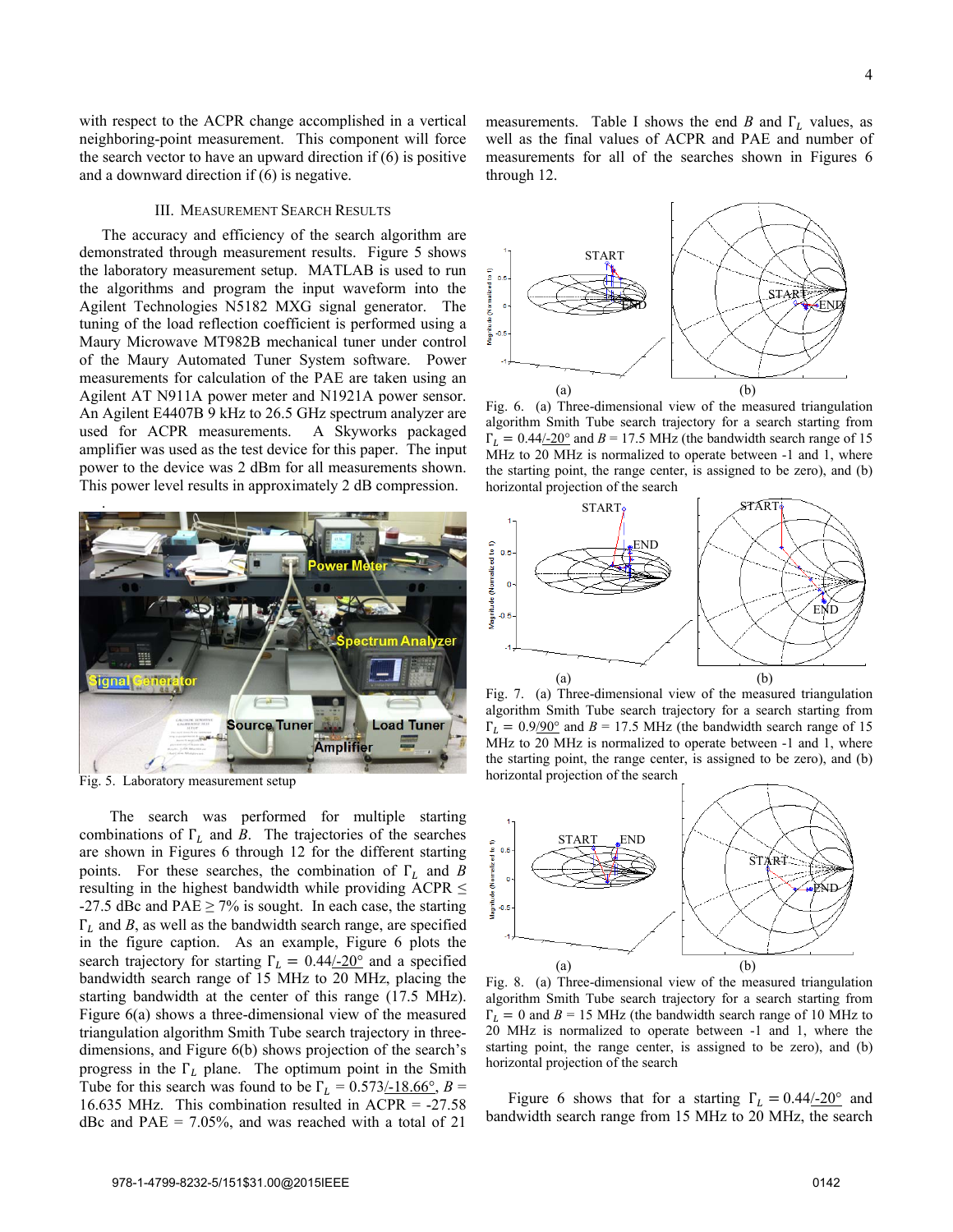slowly decreases the value of *B* and moves the  $\Gamma_L$  toward the endpoint of the search. The initial value of *B*, 17.5 MHz, is higher than the final bandwidth of 16.635 MHz. Figure 7 shows the results of the search starting from  $\Gamma_L = 0.90/90^\circ$ and bandwidth search range from 15 MHz to 20 MHz. The search first descends rapidly; in fact, it seems (on initial instinct) to "overreact". This is because the change in ACPR with slight vertical displacement is formidable enough to cause the bandwidth to be changed significantly.



Fig. 9. (a) Three-dimensional view of the measured triangulation algorithm Smith Tube search trajectory for a search starting from  $\Gamma_L = 0.9/180^\circ$  and  $B = 15$  MHz (the bandwidth search range of 10 MHz to 20 MHz is normalized to operate between -1 and 1, where the starting point, the range center, is assigned to be zero), and (b) horizontal projection of the search



Fig. 10. (a) Three-dimensional view of the measured triangulation algorithm Smith Tube search trajectory for a search starting from  $\Gamma_L = 0$  and  $B = 15$  MHz (the bandwidth search range of 10 MHz to 20 MHz is normalized to operate between -1 and 1, where the starting point, the range center, is assigned to be zero), and (b) horizontal projection of the search

In any case where the ACPR at a candidate is above the acceptable limit, the subsequent candidate will be below its predecessor in the Smith Tube. In addition to Fig. 6, this is the case in the searches displayed in Figures 7, 8, 9, 10, and 12. In some cases, the starting value of *B* is actually lower than the final bandwidth resulting from the optimization, but the ACPR does not meet requirements due to the fact that  $\Gamma_L$ is significantly displaced from the ACPR optimum on the Smith Chart. Based on equation (6), the search only proceeds upward when the ACPR at a candidate is within the acceptable ACPR limit. Thus the search proceeds downward until an acceptable value of ACPR is obtained, then it will proceed upward while the ACPR remains acceptable. As the search proceeds downward, the value of  $\Gamma_L$  is also optimized; both of these components cause improvement in ACPR. The search then can proceed upward until the ACPR leaves the compliance region, or until the PAE and ACPR limits are reached and the constrained optimum is determined. The value of  $D_s$  is divided by 2 if the candidate, after having entered the intersection of the PAE and ACPR acceptable regions, attempts to leave the intersection of the PAE and ACPR acceptable regions. This causes the search distance to be lowered further as the optimum is approached.



Fig. 11. (a) Three-dimensional view of the measured triangulation algorithm Smith Tube search trajectory for a search starting from  $\Gamma_L = 0.9/0^{\circ}$  and  $B = 12.5$  MHz (the bandwidth search range of 5 MHz to 20 MHz is normalized to operate between -1 and 1, where the starting point, the range center, is assigned to be zero), and (b) horizontal projection of the search



Fig. 12. (a) Three-dimensional view of the measured triangulation algorithm Smith Tube search trajectory for a search starting from  $\Gamma_L = 0.9/-90^\circ$  and  $B = 12.5$  MHz (the bandwidth search range of 5 MHz to 20 MHz is normalized to operate between -1 and 1, where the starting point, the range center, is assigned to be zero), and (b) horizontal projection of the search

TABLE I: ALORITHM MEASUREMENT SEARCH RESULTS FOR MULTIPLE STARTING CONDITIONS

| <b>Start</b> | Start                | End    | End $\Gamma$ <sub>I</sub> | End         | End  |       |
|--------------|----------------------|--------|---------------------------|-------------|------|-------|
|              | $\Gamma_L$           |        |                           | <b>ACPR</b> | PAE  | Meas. |
| (MHz)        |                      | (MHz   |                           | (dBc)       | (%)  |       |
| 17.5         | $0.44 / -20^{\circ}$ | 16.635 | $0.573/ -18.66$ °         | $-27.58$    | 7.05 | 21    |
| 17.5         | $0.90 / 90^{\circ}$  | 16.377 | $0.562/ -24.82$ °         | $-27.63$    | 7.27 | 34    |
| 15           |                      | 16.498 | $0.557/ -25.26$ °         | $-27.50$    | 7.25 | 18    |
| 15           | $0.9/180^{\circ}$    | 15.959 | $0.519 / -25.38$ °        | $-27.67$    | 7.48 | 33    |
| 12.5         | $0.9/0^{\circ}$      | 16.258 | $0.576/-21.11$ °          | $-27.54$    | 7.29 | 22    |
| 12.5         | $0.9/90$ °           | 15.732 | $0.555/ -31.42$ °         | $-28.11$    | 7.40 | 34    |